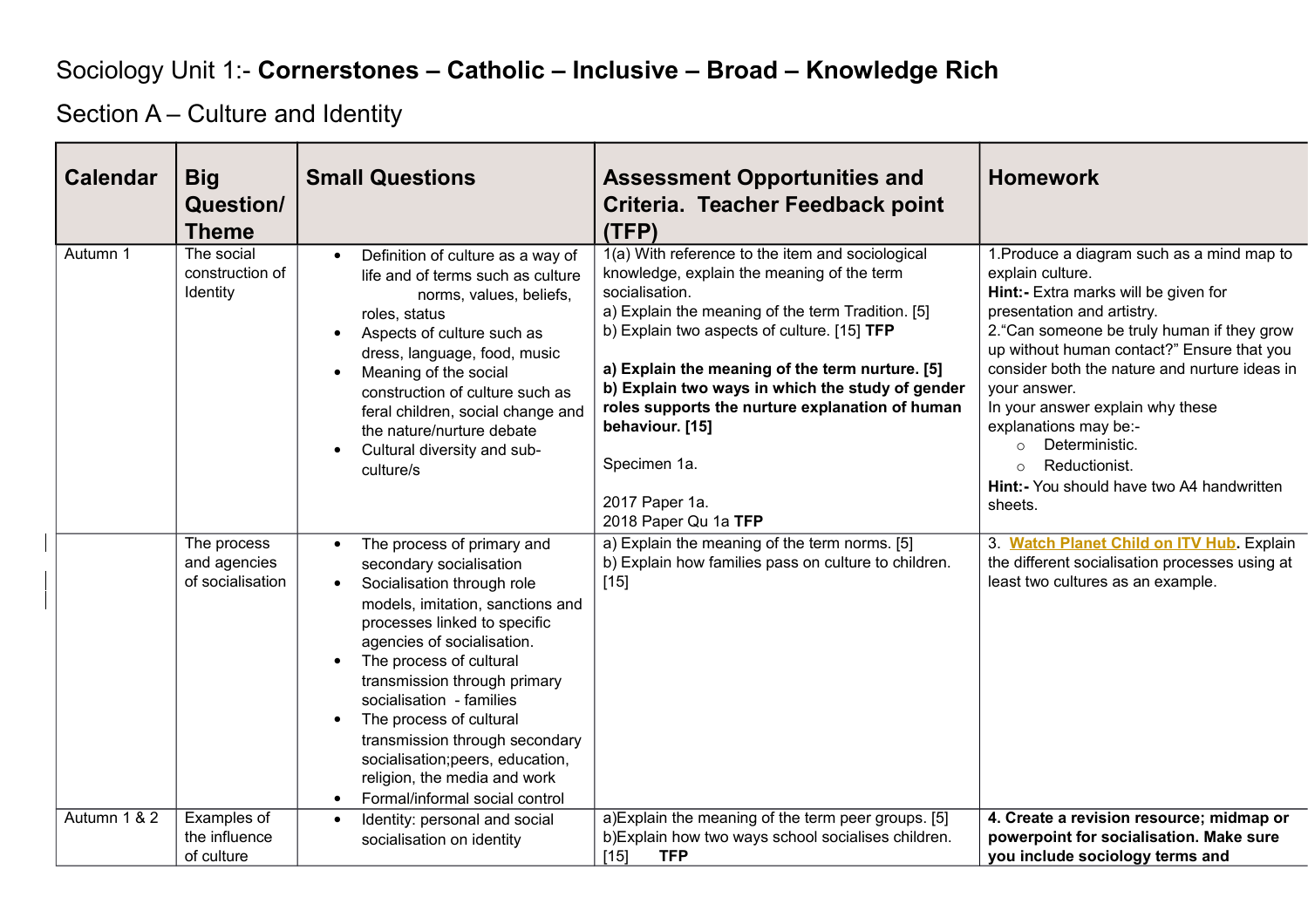|  | $\bullet$ | Gender      |                                                                                        | research.                                                                                  |
|--|-----------|-------------|----------------------------------------------------------------------------------------|--------------------------------------------------------------------------------------------|
|  |           | Class       | a) Explain the meaning of the term national identity.                                  |                                                                                            |
|  |           | Ethnicity   | $[5]$                                                                                  | 5. Look at figure one and answer the                                                       |
|  |           | Nationality | b) Explain how two ways in which learn out national                                    | questions                                                                                  |
|  |           |             | identity. [15]                                                                         | 1) Pick one or two examples and write how                                                  |
|  |           |             |                                                                                        | these factors may influence the individual's                                               |
|  |           |             | a) With reference to the item and your sociological                                    | sense of identity.                                                                         |
|  |           |             | knowledge wider, Explain the meaning of the term                                       | 2) Suggest three ways that individuals can                                                 |
|  |           |             | role allocation. [5]                                                                   | influence how others see them.                                                             |
|  |           |             | b)Using the item and your sociological knowledge,                                      |                                                                                            |
|  |           |             | Explain how two weaknesses of Functionalism. [15]<br><b>TFP</b>                        | 3) Describe the three most important factors<br>that you think you have influenced how you |
|  |           |             |                                                                                        | define yourself and how others see you.                                                    |
|  |           |             | a) Summarise the item on low wages in Wales. [5]                                       | 4) Suggest three ways you can influence how                                                |
|  |           |             | b) Using the item and your sociological knowledge                                      | others see and define you, for example as a                                                |
|  |           |             | wider, Explain how two reasons why employers want                                      | particular type of person- cool, odd, sport,                                               |
|  |           |             | to keep wages low in England and Wales. [15]                                           | scary, Goth etc.                                                                           |
|  |           |             |                                                                                        |                                                                                            |
|  |           |             | a) Summarise the item about gender in Wales. [5]                                       | 6. Write a 15 mark question and                                                            |
|  |           |             | b) Explain how two reasons why Feminists want to                                       | markscheme for this section.                                                               |
|  |           |             | challenge inequality. [15]                                                             |                                                                                            |
|  |           |             |                                                                                        | 7. Research low wages in England and                                                       |
|  |           |             | a) Using the item explain the meaning of the term                                      | Wales further. What conclusions can you                                                    |
|  |           |             | ethnography. [5]                                                                       | come to? Is Marx right, are the lower classes                                              |
|  |           |             | b) Using the item and your sociological knowledge,                                     | exploited?                                                                                 |
|  |           |             | Explain how two reasons why ethnographic study<br>was suitable for this research. [15] | Hint:- Use specific examples and stats to<br>gain the best marks. Always reference your    |
|  |           |             |                                                                                        | sources.                                                                                   |
|  |           |             | Specimen 1b                                                                            |                                                                                            |
|  |           |             | 2017 Paper 1b                                                                          | 8. :- Explain a contemporary issue such as                                                 |
|  |           |             | 2018 Paper Qu 1b TFP                                                                   | 'We should all be Vegan now.' Explain both                                                 |
|  |           |             |                                                                                        | sides of the debate from the Interpretivistic                                              |
|  |           |             |                                                                                        | stance.                                                                                    |
|  |           |             |                                                                                        | Hint:- Explain the issue in detail and include                                             |
|  |           |             |                                                                                        | contemporary examples. Reference your                                                      |
|  |           |             |                                                                                        | sources.                                                                                   |
|  |           |             |                                                                                        |                                                                                            |
|  |           |             |                                                                                        | 9. Homework Phase: - Produce a revision                                                    |
|  |           |             |                                                                                        | resource for the Theories section. This could                                              |
|  |           |             |                                                                                        | be mind maps, powerpoint, revision cards or<br>mix of methods.                             |
|  |           |             |                                                                                        |                                                                                            |
|  |           |             |                                                                                        |                                                                                            |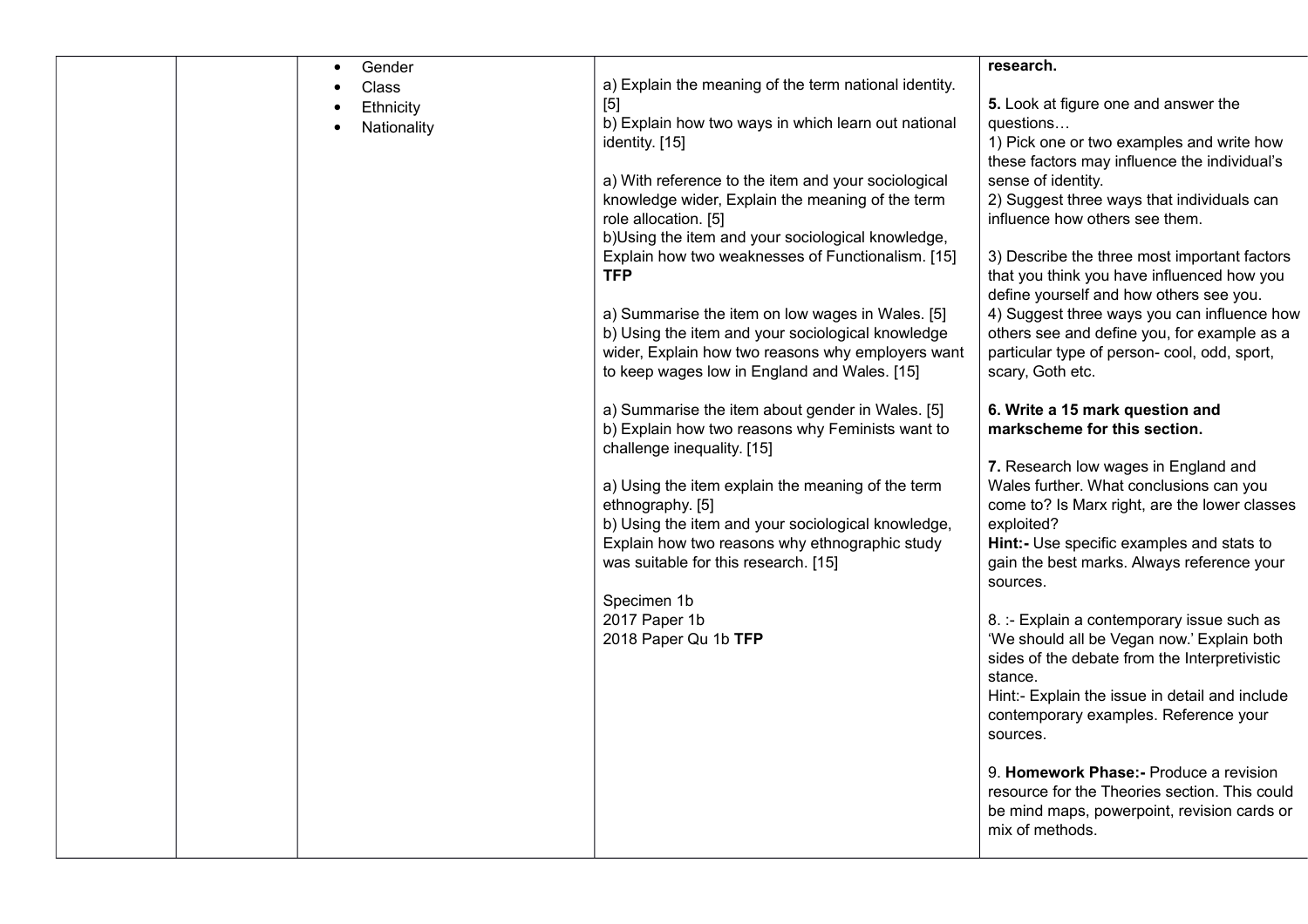| <b>Calendar</b>        | <b>Big</b><br><b>Question/</b><br><b>Theme</b> | <b>Small Questions</b>                                                                                                                                                                                                                                                                                                                                                                              | <b>Assessment Opportunities and</b><br>Criteria. Teacher Feedback point<br>(TFP)                                                                                                                                                                                                                                                                                                                                                                                                                                                                                                                                                                                                                                                                                                                                                                                             | <b>Homework</b>                                                                                                                                                                                                                                                                                                                                                                                                                                                                                                                                                                                                                                                                                                                                                                                                                                                                                                                                                                                                                          |
|------------------------|------------------------------------------------|-----------------------------------------------------------------------------------------------------------------------------------------------------------------------------------------------------------------------------------------------------------------------------------------------------------------------------------------------------------------------------------------------------|------------------------------------------------------------------------------------------------------------------------------------------------------------------------------------------------------------------------------------------------------------------------------------------------------------------------------------------------------------------------------------------------------------------------------------------------------------------------------------------------------------------------------------------------------------------------------------------------------------------------------------------------------------------------------------------------------------------------------------------------------------------------------------------------------------------------------------------------------------------------------|------------------------------------------------------------------------------------------------------------------------------------------------------------------------------------------------------------------------------------------------------------------------------------------------------------------------------------------------------------------------------------------------------------------------------------------------------------------------------------------------------------------------------------------------------------------------------------------------------------------------------------------------------------------------------------------------------------------------------------------------------------------------------------------------------------------------------------------------------------------------------------------------------------------------------------------------------------------------------------------------------------------------------------------|
| Autumn 2 &<br>Spring 1 | Families and<br>Households                     | • Family forms and<br>diversity<br>• Demographic changes<br>including:-<br>marriage,<br>divorce,<br>co-habitation,<br>life expectancy,<br>fertility,<br>singlehood<br>• Relationships in families<br>and households with<br>reference<br>to social change<br>• Theoretical perspectives<br>of families and<br>households:<br>Functionalist,<br>Marxist,<br>Feminist,<br>Postmodernist,<br>New Right | a) Summarise the item. [5]<br>b) With reference to the item Explain two reasons<br>for the increase of the number of lone parents with<br>dependent children in the UK. [15]<br>a) Summarise the item. [5]<br>b) With reference to the item Explain two reasons<br>for the increase of the number of lone parents with<br>dependent children in the UK. [15]<br>2. (a) Explain the growth in singlehood in the<br>contemporary UK[15]<br>2. (a) Explain the decline in marriage in the<br>contemporary UK[15]<br>2. (a) Explain the changing concept of childhood in<br>the contemporary UK[15]<br>2. (b) Evaluate the view that changing conjugal<br>roles have affected family roles in the<br>contemporary UK. [35]<br><b>TFP</b><br>2. (b) Evaluate sociological theories of the role of<br>the family in contemporary society. [35]<br>Specimen Qu 2<br>2017 Paper Qu 2 | 1. Create a diagram or flow chart<br>explaining the Functionalist view of the<br>family.<br>2. Produce a mindmap that explains<br>family change.<br>3. Write a plan to answer the question 5b)<br>Evaluate the view that the nuclear<br>family is no longer the most common<br>family form in the contemporary UK.<br>$[35]$<br>Hint:- Make theoretical comments. Use the<br>grid for the 35 mark question and the plan<br>below. Remember to use the PEE structure for<br>each paragraph. You will be using the plan to<br>write the essay in class.<br>4. using the planning blank below plan an<br>answer to:- (b) Evaluate the view that<br>social change has affected family type<br>in the contemporary UK. [35]<br>You can bring the plan or one A4 sheet<br>to class to help you write this.<br>What does Hakim mean by sexual<br>5.<br>capital? Your answer should be<br>detailed and specific. It should be at<br>least one A4 page<br>Produce a revision resource such as a<br>6.<br>powerpoint or revision cards for family. |

## Section B - Families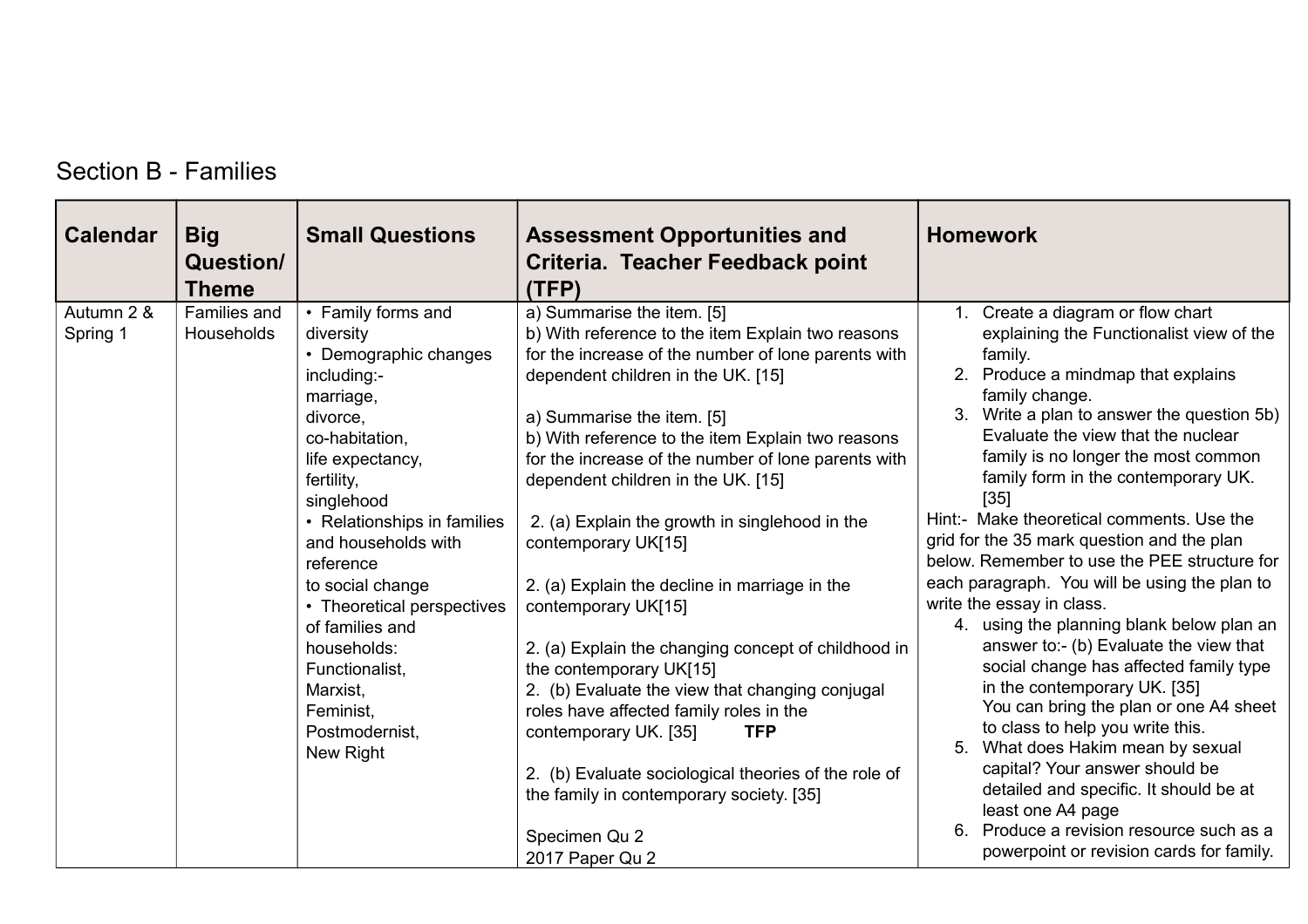|  | $Qu2$ TFF<br>2018 Paper C | $\mathsf{Hint:}$<br>- Have a detailed table of researchers |
|--|---------------------------|------------------------------------------------------------|
|  |                           | as you will need know these.                               |

## Section C - Media

| Calendar | <b>Big</b><br>Question/<br><b>Theme</b> | <b>Small Questions</b>                                                                         | <b>Assessment Opportunities and</b><br>Criteria. Teacher Feedback point<br>(TFP)                                                                                       | <b>Homework</b>                                                                                                                                                   |
|----------|-----------------------------------------|------------------------------------------------------------------------------------------------|------------------------------------------------------------------------------------------------------------------------------------------------------------------------|-------------------------------------------------------------------------------------------------------------------------------------------------------------------|
| Spring 2 | Media                                   | • The role of the media in contemporary<br>society including:-<br>the effect of the media on   | 5. (a) Explain the difference between new and old<br>media. [15]                                                                                                       | Prep Plan 5. (b) Evaluate media<br>ownership. [35]                                                                                                                |
|          |                                         | audiences, the way that<br>audiences use the media,<br>moral panics,<br>$\bullet$<br>new media | 5. (b) Evaluate media ownership. [35] TFP<br>5 a) Explain the main cultural, political and economic<br>influences on news selection. [15]                              | Choose an area of personal interest.<br>Now right a short article on your topic.<br>Write a short paragraph outlining the<br>reasons for your choices. If you had |
|          |                                         | globalisation<br>models of media effects<br>• Ownership and control of the media               | 5 a) Explain why news values are important. [15]                                                                                                                       | unlimited time and money what choices<br>would be different?                                                                                                      |
|          |                                         | including:-<br>the role of media professionals,                                                | 5 (a) Using sociological evidence and examples<br>explain the role of hybrid identities in the media.[15]                                                              | Create a diagram to explain news<br>values.                                                                                                                       |
|          |                                         | news values,<br>the content of the media,<br>newsworthiness                                    | 5. (a) Using sociological evidence and examples<br>explain the role of gender identities in the media.[15]                                                             | 5 b) Evaluate media representations of<br>ethnic identity. [35]                                                                                                   |
|          |                                         | agenda setting<br>• Patterns and trends in the<br>representation of social groups with         | 5. (a) Using sociological evidence and examples<br>explain the role of class identities in the media.[15]                                                              | Use a content analysis to analyse a<br>show you watch as to its gender<br>assumptions.                                                                            |
|          |                                         | reference to:-<br>social class,<br>gender,                                                     | 5 (b) Evaluate media representations of class identity.<br>$[35]$                                                                                                      | Use a behaviour tick sheet:-<br>You need at least 15 behaviour<br>categories to look for, three are                                                               |
|          |                                         | ethnicity,<br>age<br>disability                                                                | 5. (a) Using sociological evidence and examples<br>explain the role of disability identities in the media.[15]<br>5 b) Evaluate media representations of age identity. | suggested below.<br>Prepare a plan to answer:-<br>5 (b) Evaluate media representations of                                                                         |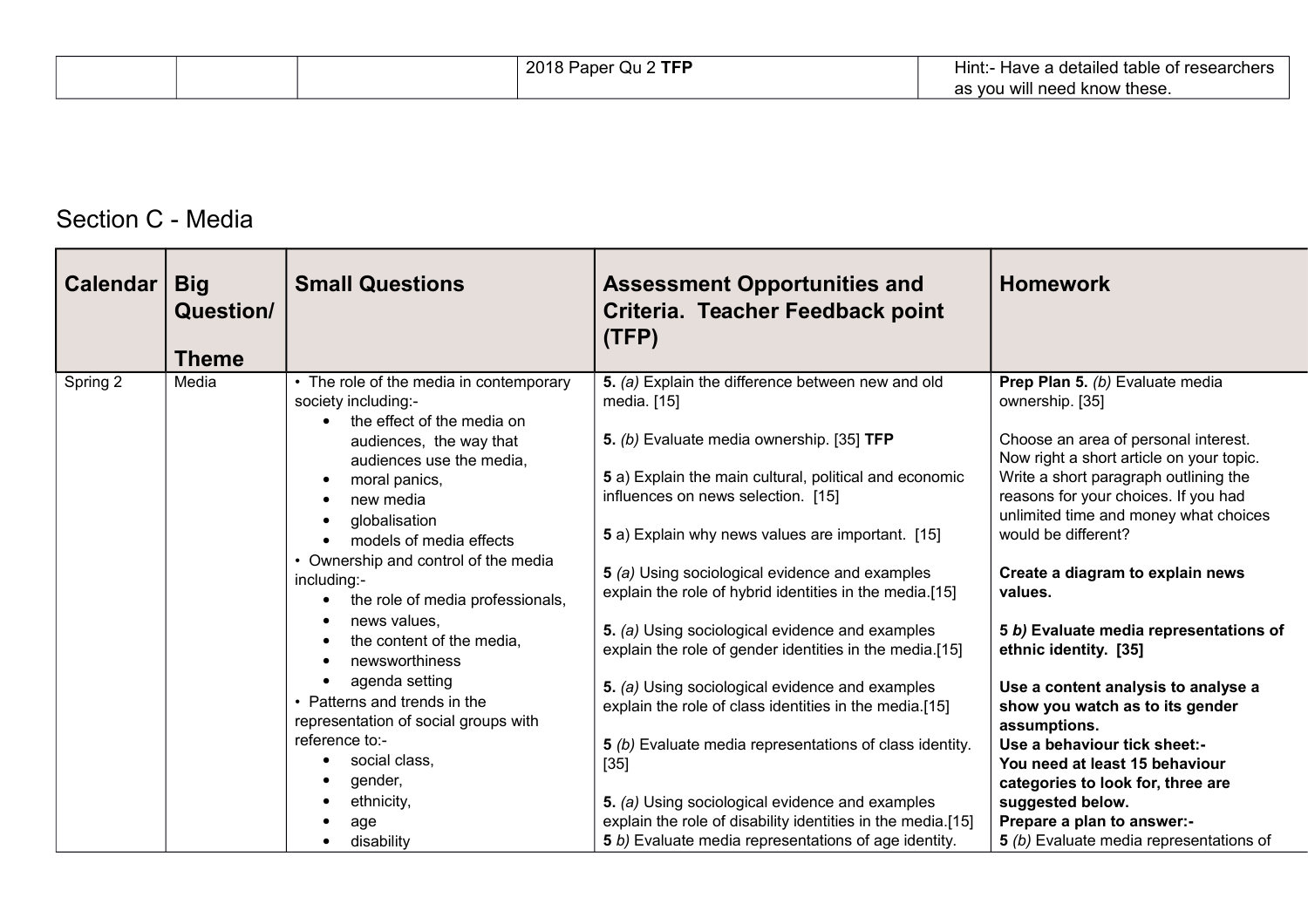| • Contemporary social policy with regard | $[35]$                                                      | class identity. [35]                         |
|------------------------------------------|-------------------------------------------------------------|----------------------------------------------|
| to the media in society                  | 5. (a) Using sociological evidence and examples             |                                              |
| • Theoretical perspectives of the media: | explain the role of Masculine identities in the media.      | Prepare a plan to answer b) Evaluate         |
| Functionalist,                           | $[15]$                                                      | media representations of age identity. [35]  |
| Marxist,                                 |                                                             | in class.                                    |
| neo-Marxist,                             | 5. (a) Using sociological evidence and examples             |                                              |
| Feminist,<br>Postmodernist,              | explain the role of Ethnic identities in the media.[15]     | Write an answer to the essay 5b) Evaluate    |
| <b>Pluralist</b>                         | 5. (a) Using sociological evidence and examples             | Marxist explanations of the ownership and    |
|                                          | explain the role of class identities in the media.[15]      | control of the media. [35]                   |
|                                          | <b>TFP</b>                                                  | Produce a table explaining the similarities  |
|                                          |                                                             | and differences between Marxist and Neo-     |
|                                          | 5. (a) Using sociological evidence and examples             | Marxists views of the media.                 |
|                                          | explain the role of female identities in the media.[15]     | Hint:- Be detailed, use research and         |
|                                          |                                                             | examples.                                    |
|                                          | 5. (a) Using sociological evidence and examples             |                                              |
|                                          | explain the role of divers identities in the media.[15]     | 5(b) Evaluate Pluralist explanations of the  |
|                                          |                                                             | ownership and control of the media. [35]     |
|                                          | (b) Evaluate the theoretical explanations of the            |                                              |
|                                          | ownership and control of the media. [35]                    | Produce a revision resource explaining how   |
|                                          |                                                             | the Sociological theories view the media.    |
|                                          | 5. (a) Using sociological evidence and examples             |                                              |
|                                          | explain the hypodermic syringe model. [15]                  | Observe your family watching TV. Are they    |
|                                          |                                                             | passively accepting the media message?       |
|                                          | 5. (a) Outline and evaluate Indirect modals of media.       | Ask them about it $-$ Do they think they are |
|                                          | $[35]$ TFP                                                  | passively accepting the media                |
|                                          |                                                             | interpretation?                              |
|                                          | Create a plan to:-                                          |                                              |
|                                          | 5. (b) Evaluate the Active Audience models of media.        | Create a plan to answer                      |
|                                          | $[35]$                                                      | 5. (a) Outline and evaluate Indirect modals  |
|                                          |                                                             | of media. [35]                               |
|                                          | 1. In your view, how convincing is the "moral"              |                                              |
|                                          | panic" thesis in explaining media reporting of,             | Create a collage of images that describe     |
|                                          | and public responses to, minority and/or<br>deviant groups? | this view effectively.                       |
|                                          | 2. Moral panics have traditionally been directed            |                                              |
|                                          | at male, working-class subcultures, and girls               | 5. (b) Evaluate the idea of Moral Panics.    |
|                                          | and women have been viewed as peripheral to                 | $[35]$                                       |
|                                          | the action. Can you think of any examples                   | Section C:- Option 2 - Media                 |
|                                          | where girls or young women have been the                    | <b>Compulsory question</b>                   |
|                                          | recipients of moral outrage? How successful or              |                                              |
|                                          | otherwise has criminological theory been in                 | 5. (a) Explain how the media sets the        |